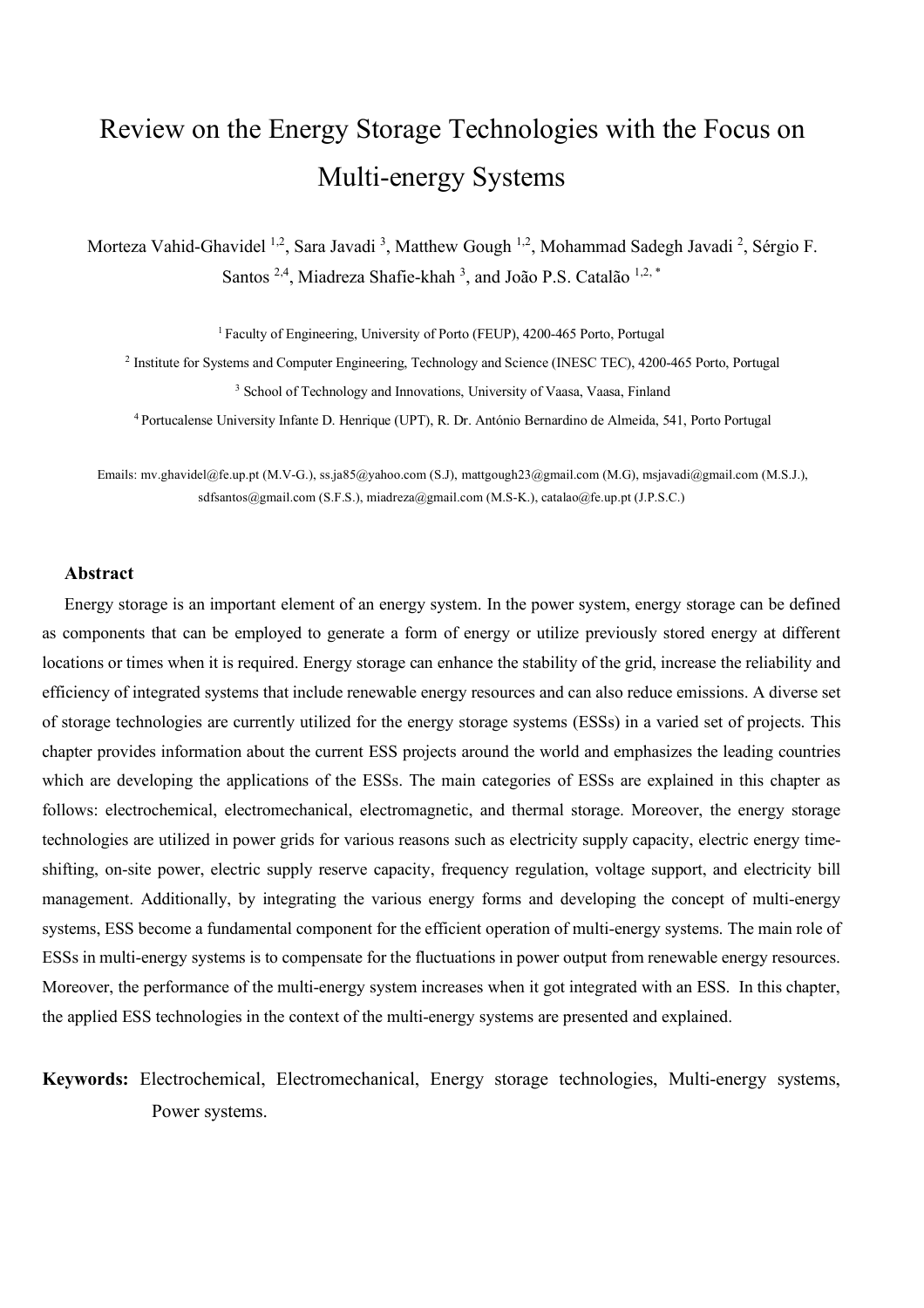# **I. List of Abbreviations**

| <b>ESS</b>  | Energy storage system                   |
|-------------|-----------------------------------------|
| <b>CAES</b> | Compressed air energy storage           |
| <b>PHS</b>  | Pumped hydroelectric storage            |
| <b>SMES</b> | Superconducting magnetic energy storage |
| <b>BESS</b> | <b>Battery Energy Storage Systems</b>   |
| <b>TES</b>  | Thermal energy storage                  |

# **II. Introduction**

Energy storage systems (ESSs) play an essential role in multi-energy systems. These storage systems not only allow for the balancing between fluctuations in energy supply and demand but can also offer important means to convert energy from one form to another. This ability of energy storage systems to store energy across time, location and energy type greatly increases the flexibility of the integrated energy systems [1]. This chapter provides a comprehensive overview of energy storage technologies being applied to multi-energy system and show how these emerging technologies and systems play a critical role in any future energy system. Expectations are that needs for energy storage systems will triple by 2030 [1].

As the energy system evolves into one dominated by intermittent renewable energy sources, energy storage systems have experienced a massive increase in research and development from both academic and commercial developers [2]. This has led to immense reductions in cost and improvements in system efficiency and this is expected to continue in the near-term future. Despite these improvements, there still needs to be further development in this sector. This can be done through a combination of deployment led innovation and active policies and regulation which shape research and development [3].

The breadth of energy storage applications is rapidly accelerating and is shown in the emerging sector of hybrid or multi-energy systems energy systems. These are systems that combine a various renewable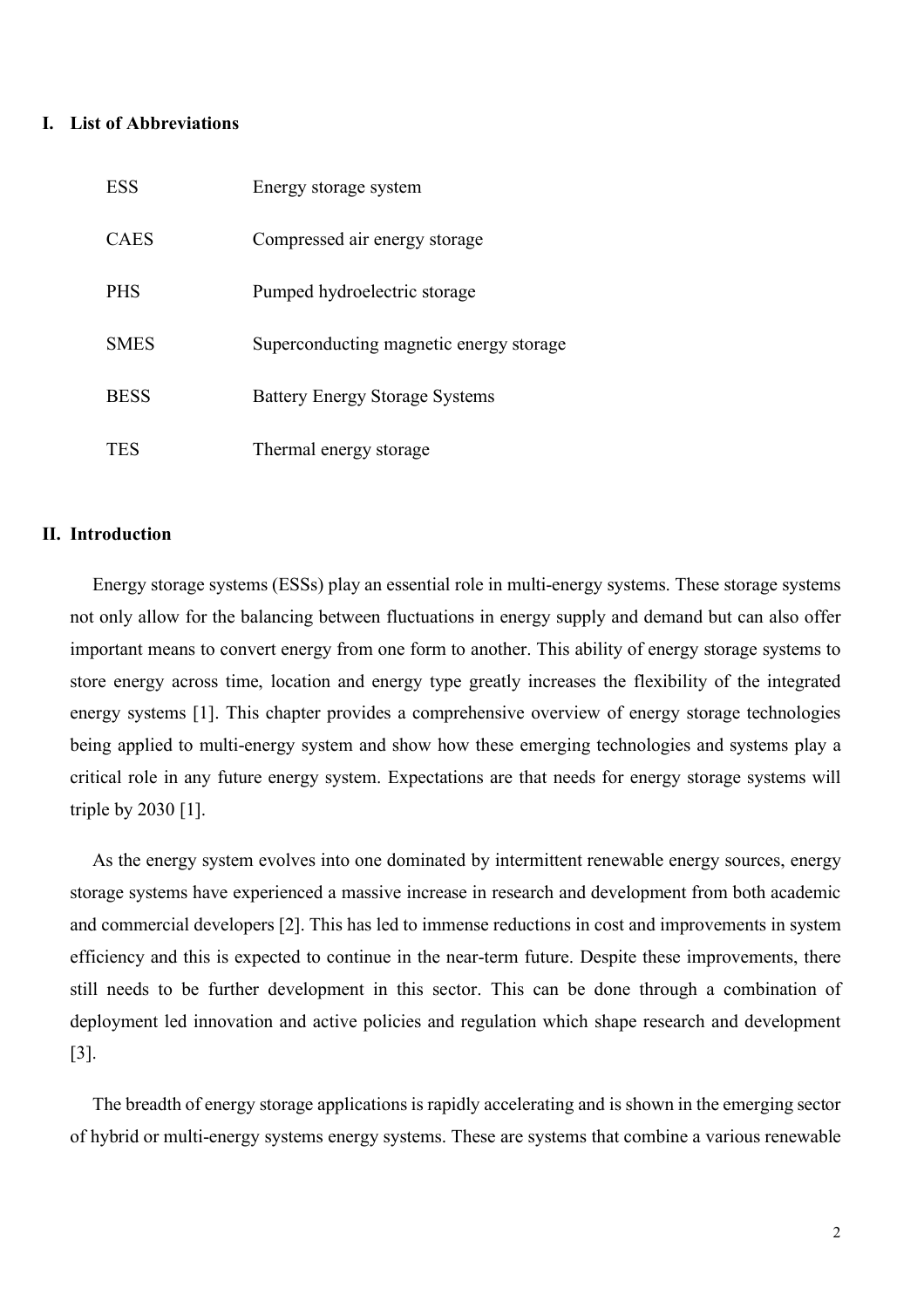energy, traditional energy sources and storage systems which complement each other to develop energy systems that take advantages of each of the component systems [2].

Within multi-energy systems, energy storage technologies can be applied at nearly all scales and timeframes [4]. Each of the different energy storage technologies have their own advantages and disadvantages and the exact combination of technologies for a given application should be carefully studied to ensure that the full potential of energy storage systems in multi-energy systems is harnessed [5].

This chapter introduces the concept of energy storage and discusses the various types of energy storage systems. Recent projects using energy storage systems are highlighted to show the diversity of applications of energy storage systems. Then the concept of multi-energy systems is discussed briefly, with a detailed focus on the application of energy storage technologies to multi-energy systems.

# **III.Energy storage**

In the energy system, an important component is energy storage. Within the power system, the energy storage can be defined as a component that can be employed to generate a form of energy or storing energy for use at a different time or location.

# *A.* The main concept of energy storage in the power system

Applications of renewable energy resources around the world have developed and increased exponentially due to their advantages over traditional energy resources such as power plants that use fossil fuels. Despite these advantages, the fast growth of renewable energy resources has bought some challenges to the power system as well. One of the main issues of the renewable energy resources is the intermittent generation which is dependent on many factors such as solar irradiation, wind speed and direction among others [6], [7]. These factors lead to fluctuations in electricity generation from renewable energy resources. Utilization of ESSs can address this issue and play a complementary role for renewable energy resources in order to create a reliable and sustainable energy system.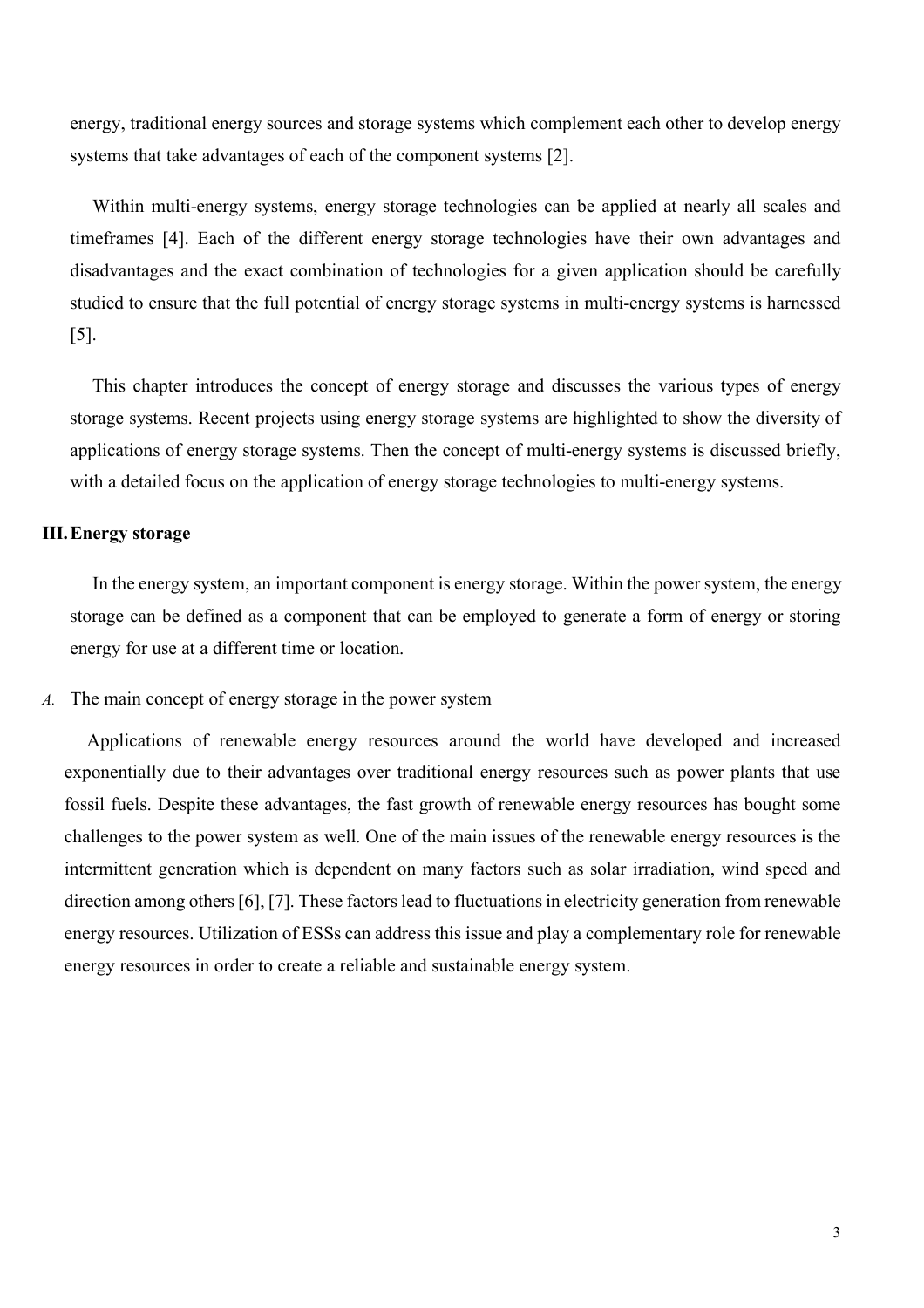

Fig. 2. The cumulative capacity of ESS of each continent [8]

The top countries in terms of installed ESS projects or those to be built, are shown in Fig. 1. The total capacity of ESS that these 20 countries is approximately 175.45 GW [8]. According to this figure, the US is the country with the highest capacity of ESS. The US has around 33.5 GW of ESS capacity [8],[9]. China and Japan are at the second and third places with 31.7 GW and 28.1 GW of capacity, respectively. If we take a deeper look at Fig. 1, there is a major difference in capacities of these three countries relative to the remaining 17 countries. For instance, Germany's ESS capacity is 7.8 GW which is around four times lower than the ESS capacity of the US. This can indicate that ESSs are considered as an important component of the energy system in the US, China and Japan. Where the dimensions of Germany and Japan are almost same, however, the ESS capacity of Japan is much greater than Germany. However, the observed data shows that the dimensions of the country have a positive relation on the ESS capacity on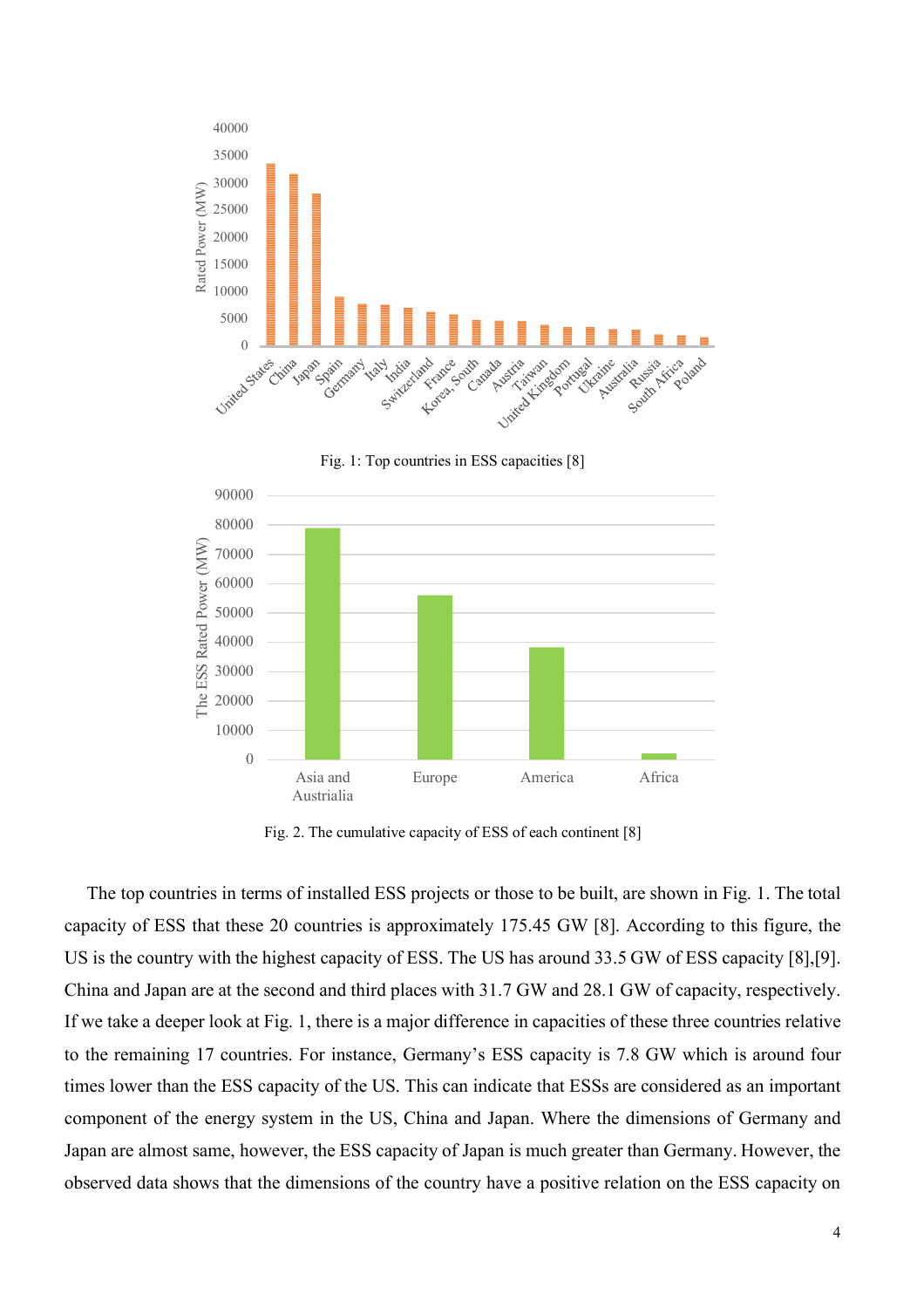most of the cases. Another important observation from Fig. 1 is related to the share of ESSs in each continent. For instance, in Asia and Australia, considering China, Japan, India, South Korea, Taiwan and Australia, the ESS share is equal to 79 GW. In European counties, this figure is 56 GW of ESS capacity which includes Spain, Germany, Italy, Switzerland, France, Austria, United Kingdom, Portugal, Ukraine, Russia, and Poland. North America has 38.3 GW of capacity that includes the US and Canada. Finally, South Africa is the only country from Africa that is listed in the top 20 countries with an ESS capacity of 2 GW. Therefore, Asia and Australia are the leading followed by Europe and then North America. This number of the ESS capacity for Europe indicates that if the energy network of European countries is connected together, their real ESS capacity is higher than the three top countries in the list.



Fig. 3. Type of the ESS ownership [8]

The ownership type of the current ESS projects is given in Fig. 3. As shown in this figure, there are five main categories of ESS ownership. Most of the ESS projects are Investor-Owned projects which means that they belong to the investment companies that are developing the project. There are 640 projects that are being implemented and managed by their investors. Public-Owned ESS projects are in second place and then, Federally-Owned and State/Municipal-Owned are next. 188 projects are considered to be Publicly-Owned projects and there are 53 projects which are owned by Cooperatives. In Fig. 3, there are two projects fall outside of the above-mentioned categories. In other words, their ownership is not belonged to the public, state, investor or other above-mentioned categories.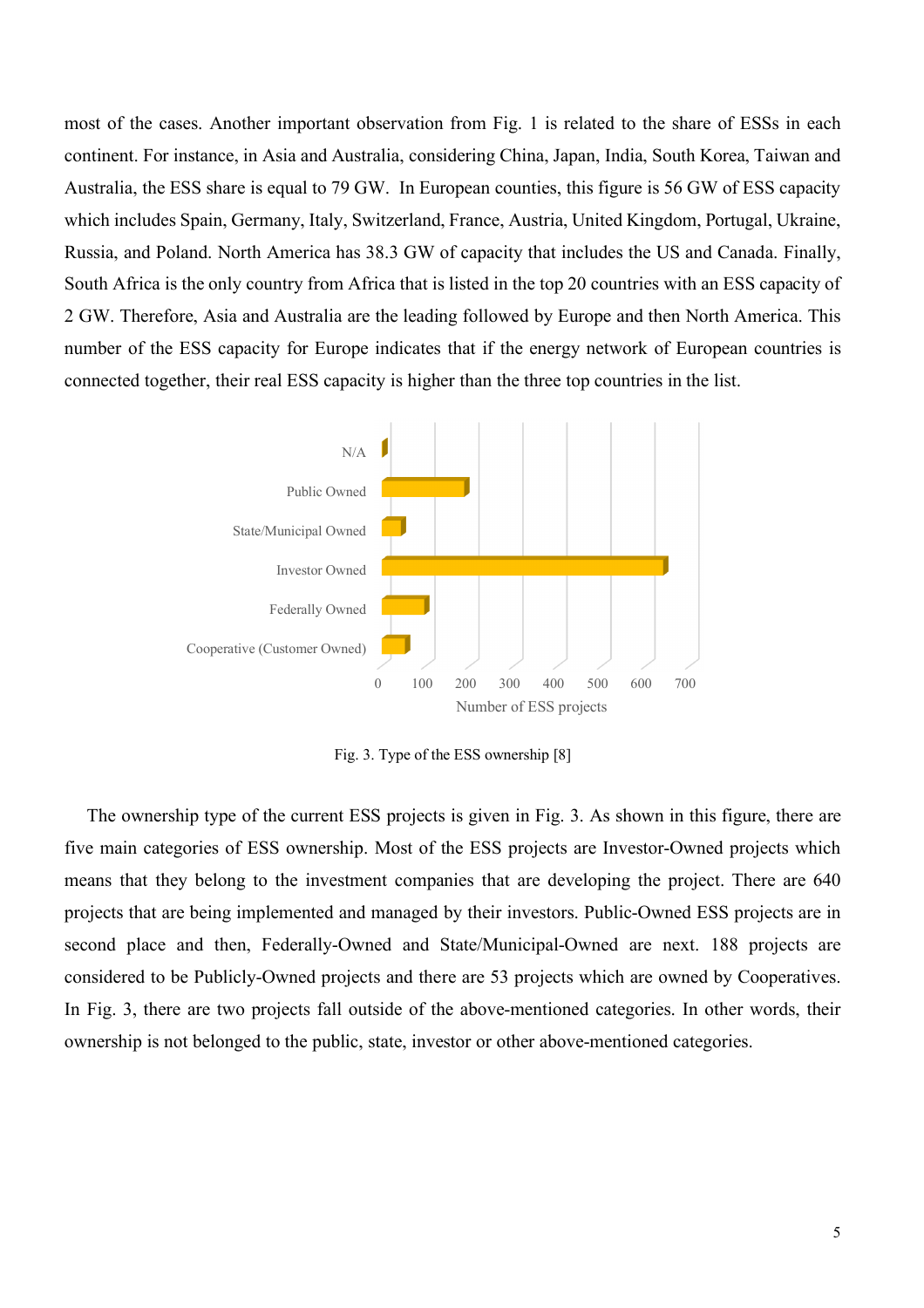## *B.* Different types of energy storage systems





Many different technologies are being utilized for current ESS projects. The classification of these technologies is dependent on many factors such as the purpose of energy storage. For instance, they can be classified according to their operation duration, or type of function [10], [11]. Electrical and thermal are the main types of energy that are being stored. The different energy storage technologies are listed in Fig. 4. In this list, the main storage systems are as follows: mechanical storage, pumped hydro storage, lithium-ion battery, liquid air energy storage, lead-carbon, hydrogen storage, electromechanical, electrochemical, and thermal storage systems [12]–[19]. According to the information provided in the literature, electrochemical energy storage systems are the most popular and common storage technology [10]. There are currently at least 998 project around the world that are categorized as electrochemical energy storage systems [8]. Pumped hydro storage technology is another common type and there are more than 350 projects which employ pumped hydro storage technology. There are 220 projects using thermal storage technology according to the information shown in Fig. 4. However, there are some technologies which are less common and popular for companies which are designing and implementing energy storage technologies for the energy network. These less-common technologies are liquid air energy storage and lead-carbon technologies [15], [16].

Table 1: The rated power of each ESS technology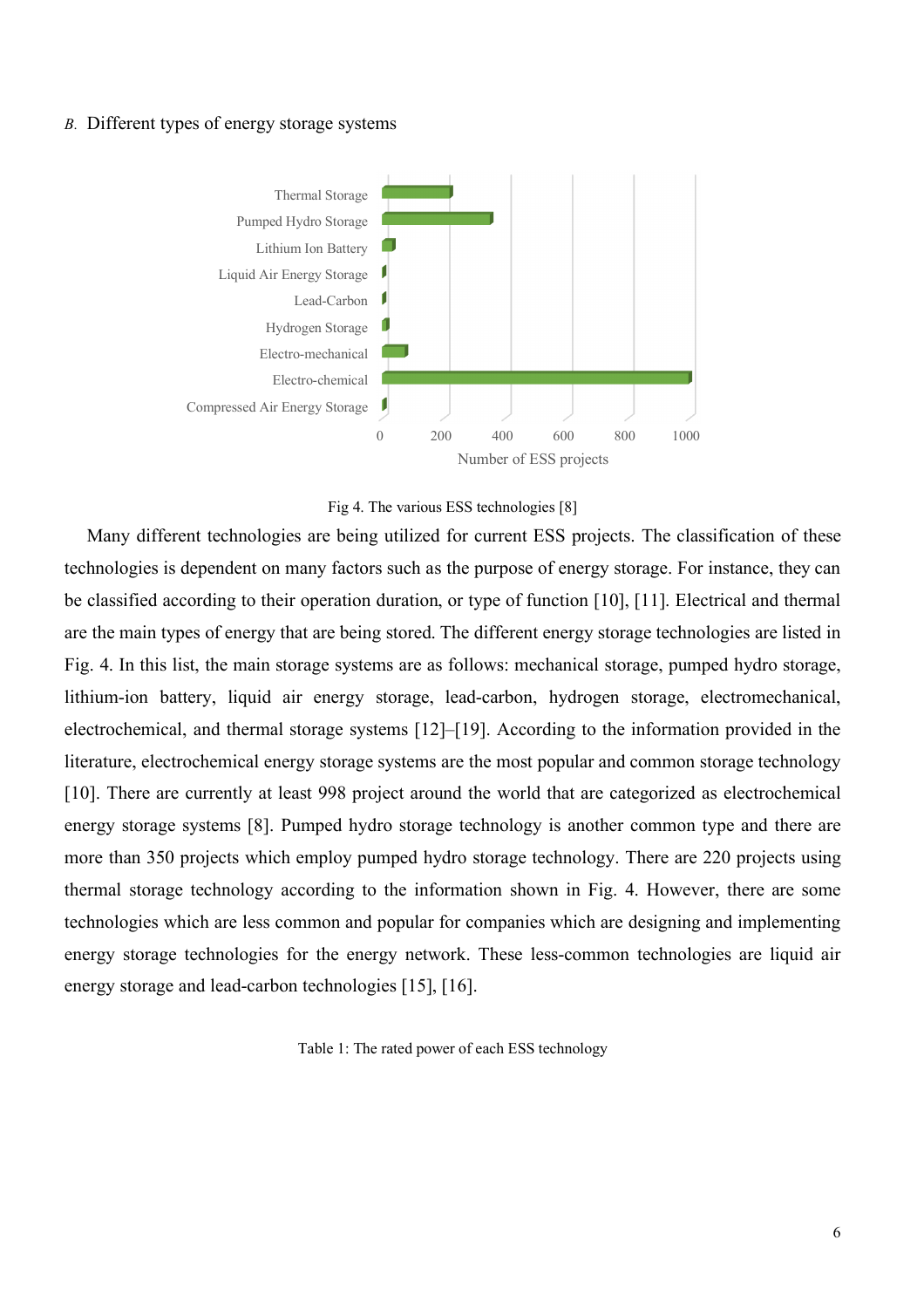| <b>ESS Technology</b>         | Rated Power (GW) |
|-------------------------------|------------------|
| Electrochemical storage       | 118.2            |
| Compressed Air Energy Storage | 1.6              |
| Electromechanical             | 4.5              |
| Hydrogen Storage              | 1.3              |
| Lead-carbon                   | 0.02             |
| Liquid Air Energy Storage     | 0.33             |
| Lithium-Ion Battery           | 1.7              |
| Pumped Hydro Storage          | 51.8             |
| Thermal Storage               | 12.5             |
|                               |                  |

Based on a report from the US Department of Energy, the global capacity of energy storage systems is equal to 191.2 GW in 2020 and this is a 12% increase comparing to 2017 [20]. Table 1 shows the cumulative capacity of energy storage systems for each type of energy storage technology. According to this table, electrochemical systems have the greatest capacity of rated power among all currently available storage technologies at 118.2 GW. Lithium-ion batteries are also becoming an important source of energy storage due to their application in the electric vehicles section.

Then, the pumped hydro storage with 51.8 GW captures the second greatest cumulative rated power capacity. The lithium-ion battery is also becoming an important source of energy storage due to its application in the electric vehicles sector [21]. Next in terms of installed capacity, there is pumped hydro storage with 51.8 GW of rated power capacity.

It should be noted that in this chapter, energy storage systems are classified into four main categories which are electrochemical energy storage, electromechanical energy storage, electromagnetic energy storage, and thermal energy storage as depicted in Fig. 5. Each category will be introduced and explained in the next sections.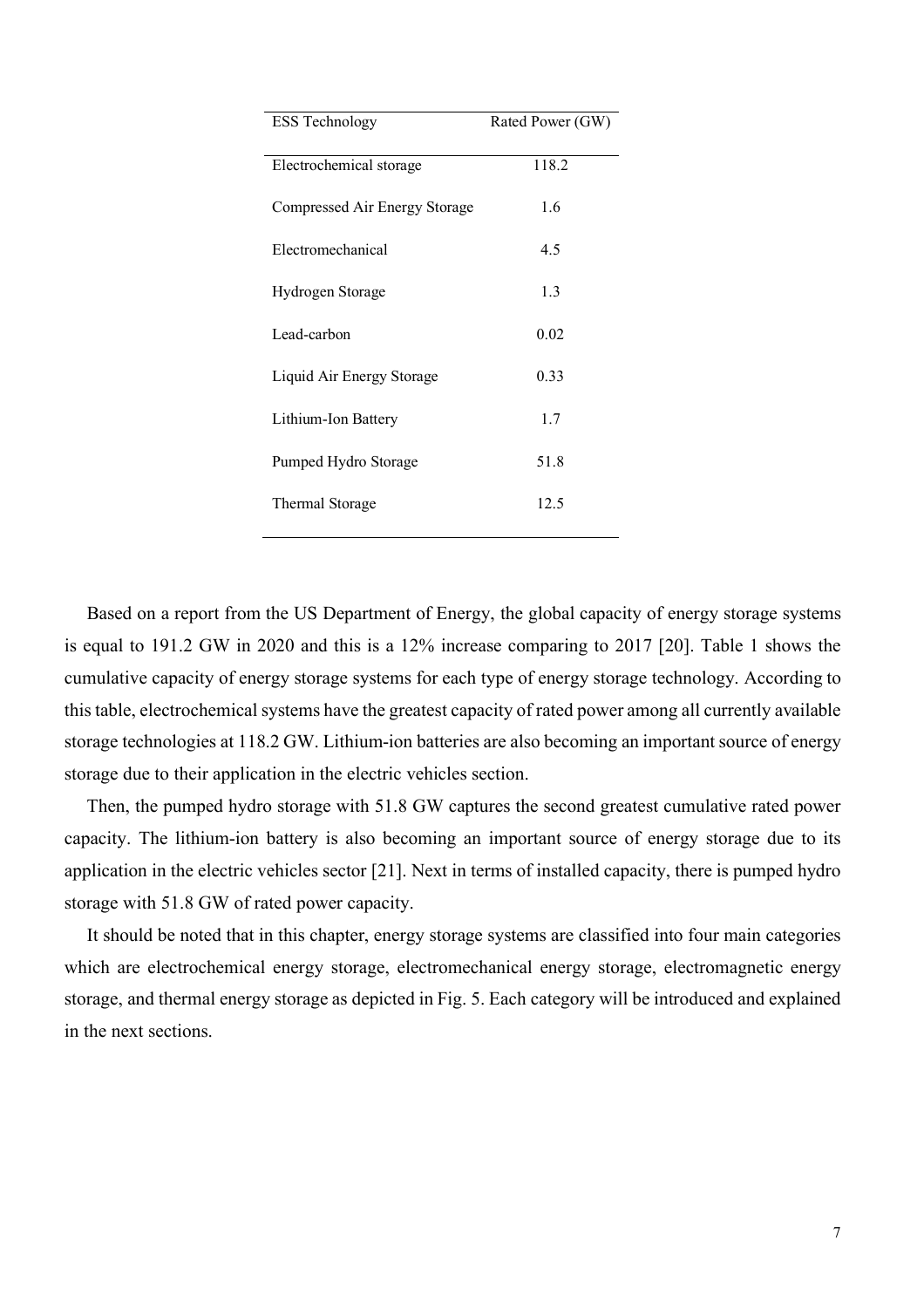

Fig. 5. The main classification of energy storage systems [22]

# *1)* Electromechanical energy storage systems

The most established ESS in high power application is Pumped hydroelectric storage (PHS) which has been used since the 1890s. PHS is a sustainable energy source, with the flexibility and storage capacity to improve grid stability [23]. PHS is operated in low demand periods, extra energy is used from the grid to pump water from a lower to an upper reservoir. Low-cost surplus off-peak electric power is normally used to run the pump. In high demand periods, the opposite occurs with water flowing from the upper reservoir to the lower one and turning a turbine to generate electricity to export to the grid. The gravitational potential energy of the stored water determines the energy storage potential [22]. PHS allows energy from renewable sources like solar and wind, or excess electricity from sources like coal or nuclear, to be saved for periods of higher demand. PHS is a suitable technology for small autonomous island grids and large-scale energy storage. The energy efficiency of PHS is approximately 70 to 80% [23].

Another type of mechanical energy storage is compressed air energy storage (CAES). It also has a relatively simple operating principle. Air is compressed by an electrical compressor and this compressed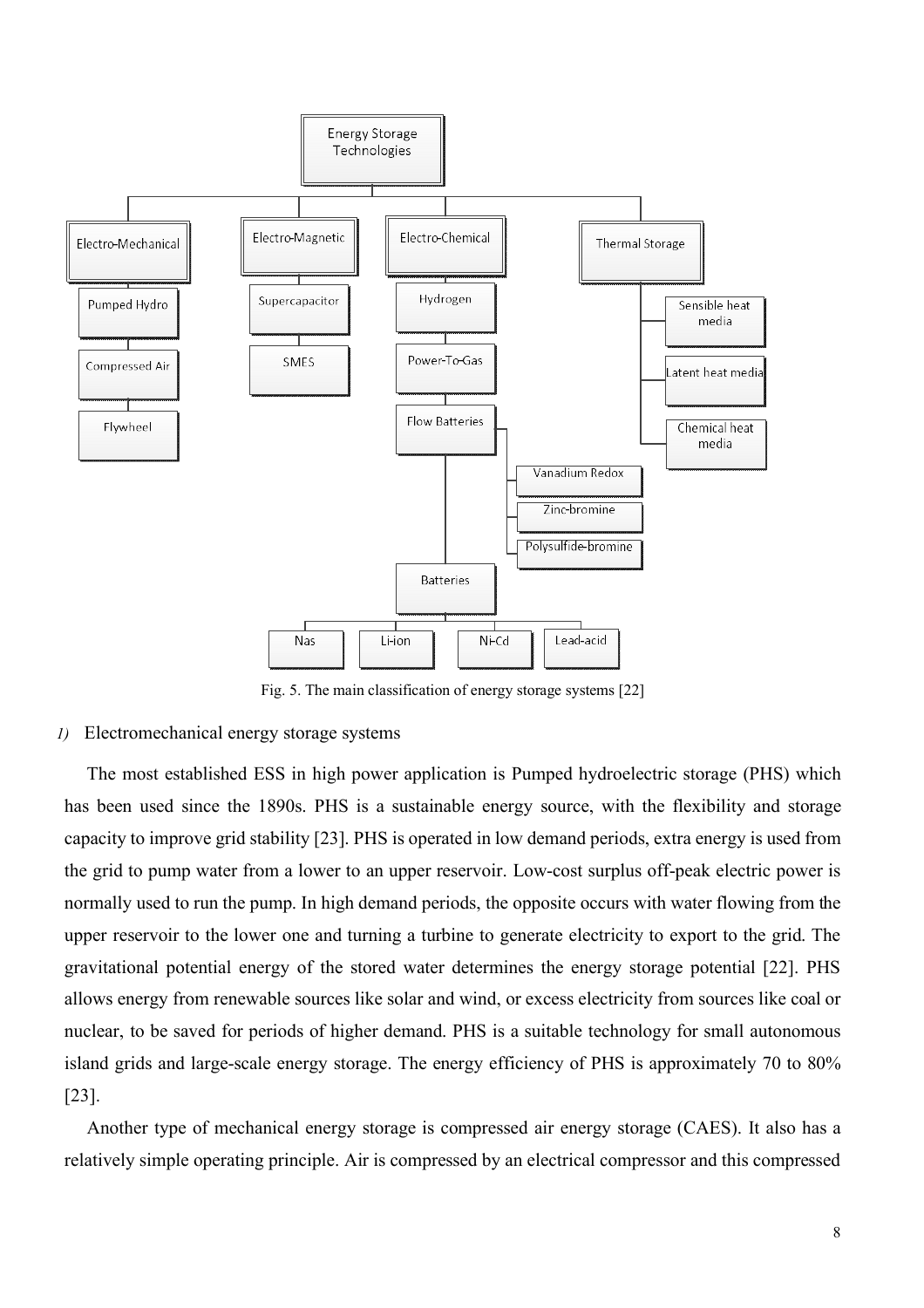air can be stored in suitable storage vessels. In fact, electrical energy is changed to potential energy of compressed air. An air turbine expands the air and it releases back the energy to the grid [24]. In comparison with other energy storage systems, CAES has a large storage capacity, low self-discharge and a long lifetime [25]. These characteristics make CAES very suitable and cost-effective for bulk energy storage systems. In advanced CAES projects, the efficiency has been improved (around 70%– 80% efficiency) [26]. A vast amount of compressed air can be stored underground so, CAES can provide a large amount of the world's future energy storage demands [25].

Another common type of electro-mechanical storage technology are flywheels [27]. Flywheels consist of a massive rotating cylinder, attached to a shaft, which is supported on a stator. The cylinder rotates and stores kinetic energy. The flywheel is connected to a motor-generator that interacts with the grid through advanced power electronics. When the system is utilized as a motor and a generator, it is being charged and discharged, respectively. Nowadays, some magnetic bearings are used in order to decrease friction and shear. To maintain efficiency, the flywheel system is operated in a vacuum to reduce drag.

Low maintenance, long lifetimes and low environmental impacts are some of the advantages of flywheel energy storage systems. Flywheels are more applicable to short-term storage systems as the selfdischarge rate is nearly 20% of the hourly stored energy [22]. Flywheel energy storage systems are good choices for various applications in power systems such as power quality improvements, power smoothing, renewable energy integration support and stability improvements [28].

#### *2)* Electromagnetic energy storage systems

One of the systems used to store the energy electromagnetically is supercapacitor. It is made from electrochemical cells containing two electrodes, an electrolyte and a membrane. The porous membrane provides an area for the ions to transfer between the electrodes. No chemical reaction occurs in supercapacitors in contrast to what happens in batteries. Supercapacitors store the energy in the cells electrostatically. The anode contains negative charges, the cathode contains positive charges, and the electrolyte contains both. By applying a voltage to the electrodes, an electrical double layer forms in the vicinity of the anode and cathode. In fact, the electric field created by these double layers is where the energy is stored [22].

Because of the fast charge/discharge and high-power density, supercapacitors are applicable as supplementary energy sources in electric vehicles, consumer electronics and industrial fields. However, due to their fast self-discharge and low energy densities, supercapacitors are not suitable as primary power sources [29]. To overcome the issues, some improvements are needed in configuration, electrode material and electrolyte.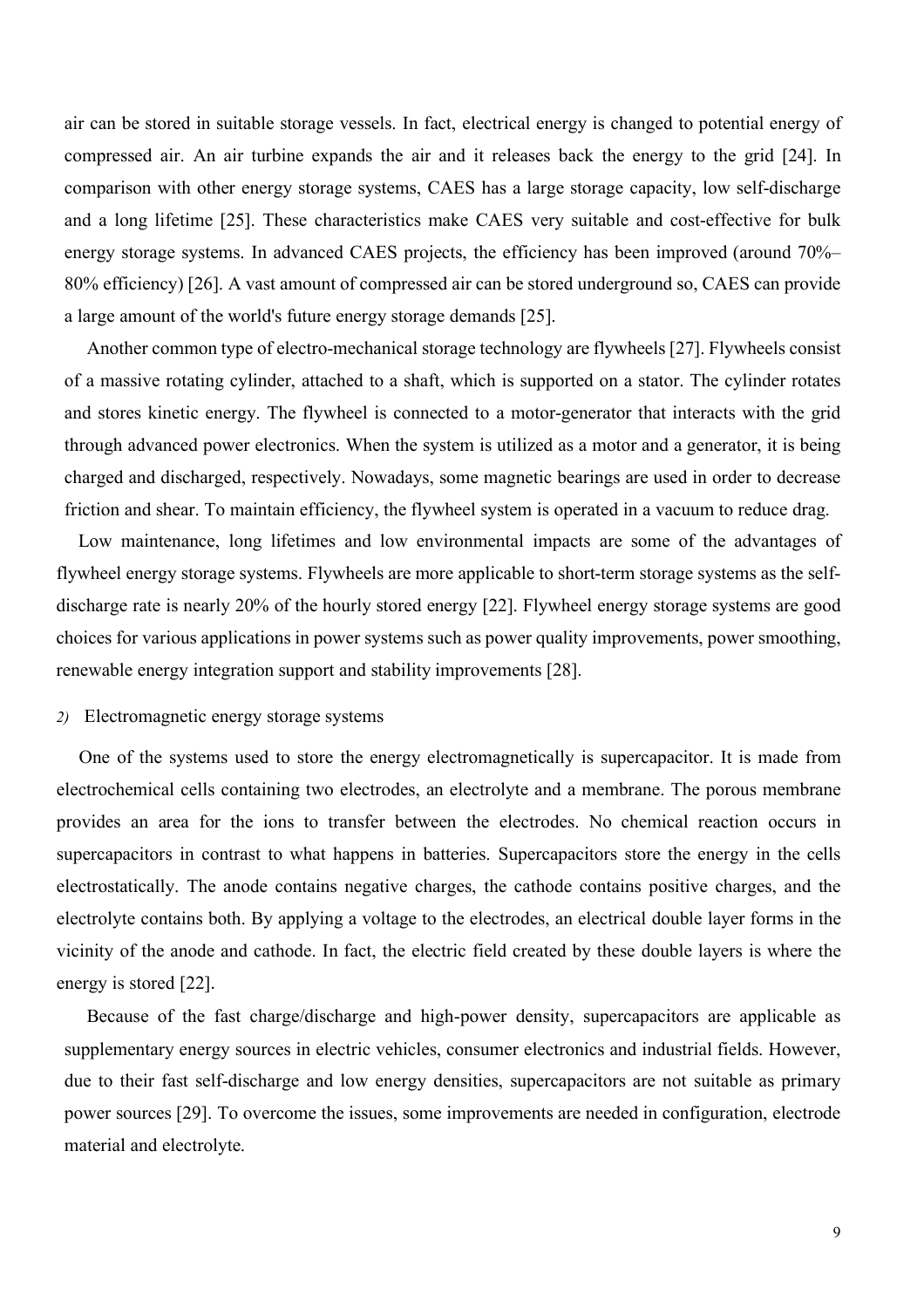Another system for storing energy in a magnetic field is superconducting magnetic energy storage (SMES). SMES system stores energy in a magnetic field. This magnetic field is generated by a DC current traveling through a superconducting coil [30]. The wire is made of a superconducting material that is cryogenically kept cold so the electric current passes through the coil with almost zero resistance. This allows the energy to be stored in the system for a longer period. Normally the superconducting material can be mercury, vanadium, and niobium-titanium. To discharge the stored energy in an SMES, the conductive coil is connected to an AC power convertor. SMES systems are very efficient storage systems (around 90 % efficiency), but they have very low energy densities and they are still far from being economically lasting [30], [31].

#### *3)* Electrochemical energy storage systems

Hydrogen energy storage is a form of electrochemical energy storage in which electrical power is converted into hydrogen by an electrolyzer [32]. Later, this stored energy can be released by using the gas as fuel in a combustion engine or a fuel cell [33]. Electrolysis of water is a simple process to produce hydrogen. The efficiency of water electrolysis depends on the technology, the hydrogen production rate and the pressure level [22]. Most commonly, hydrogen is stored as a compressed gas in a container. Also, it can be stored in very low temperature as a cryogenic liquid. Some other methods like metal hydride materials or chemical hydrides can be used to store hydrogen. In this method, the hydrogen is bonded to a material and it can be released as required. Hydrogen can be utilized as fuel in a gas turbine, piston engines and hydrogen fuel cells. Hydrogen energy storage systems can provide much longer duration storage compared to batteries [33].

Battery Energy Storage Systems (BESS) are a family of technologies developed for storing electric charge by using batteries. In most of the energy storage systems with batteries, electrical energy is converted into chemical energy and vice versa. Redox, reduction and oxidation reactions occur in the battery cell. Each battery consists of two electrodes, electrolyte, a separator and a container. The electrolyte is a material in which the ions can be transferred between anode and cathode, and the redox reaction can take place. This electrolyte is an electronic insulation material. The separator prevents internal short circuits of the battery from occurring and the container is needed to enclose and to protect the battery cell [22].

Battery energy storage systems have the advantages of small footprint and no restrictions on geographical locations where they could be located. Other storage technologies such as PHS and CAES are only suitable for limited number of locations. For instance, topological conditions, long development time and large land use are the main constraints in development of PHS projects [34]. Batteries are of various types such as Lithium-ion, Lead-acid, Sodium Sulfur, Zinc bromine and Flow.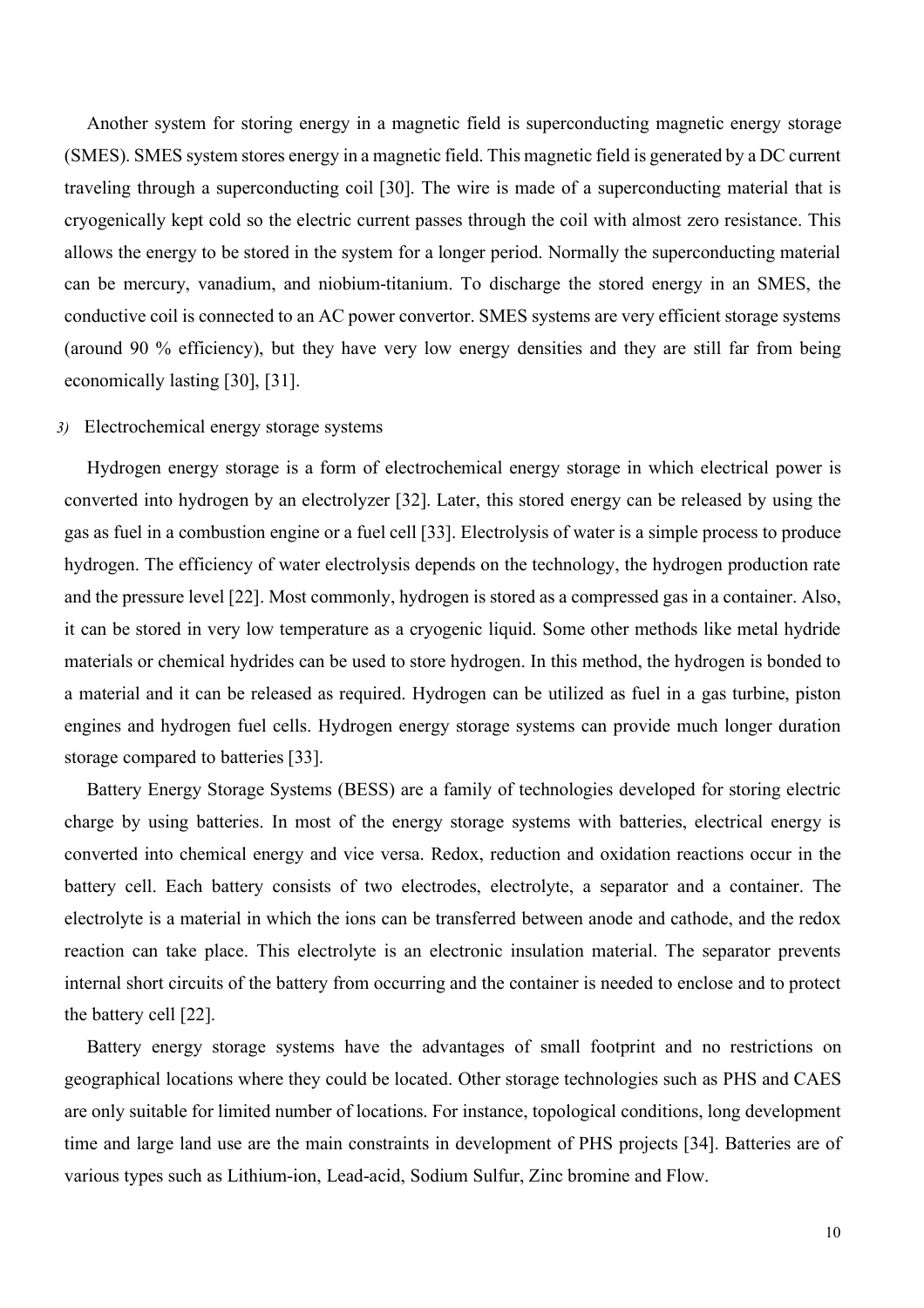#### *4)* Thermal energy storage systems

Another form of energy storage is thermal energy storage (TES). In thermal energy storage systems, thermal energy is stored by heating or cooling a storage medium [35], [36]. The stored energy can be released later for power generation and other demands where it can generate steam for electricity production [3]. In this storage system, different materials with different thermal properties can be used and various results can be achieved. TES systems are commonly used in buildings and in industrial processes. Solar thermal systems are the most common application in TES systems. There should be a heat sensitive material in a solar power plant like molten salt. The solar field gathers the energy from the sun and heats up the molten salt. A heat transfer fluid is heated up by the hot salt through heat exchanger and then a turbine (connected to a generator) is spun using this fluid. Even if there is no sun, the turbine can be run with the heat stored in the molten salt [22].

# *C.* Advantages of storage in the energy system

The energy storage technologies are employed in power grids for various reasons [37]–[39]. The most common advantage of the application of energy storage systems are given in Table 2. In this table, the various services that the storage technologies are being used for are listed in the first column. In the first row, the different storage technologies are given. Different services for the storage are electric supply capacity, electric energy time-shift, on-site power, electric supply reserve capacity, frequency regulation, voltage support, and electricity bill management. According to this table, it is shown that electrochemical energy storage is broadly employed for electric energy time shift, frequency regulation, and renewable capacity firming. For example, there are 267 projects that are employed the electrochemical energy storage system for electric energy time shift service. There are also 225 electrochemical energy storage systems that are designed or operating for the purpose of frequency regulation.

Furthermore, through analysis of Table 2, it can be seen that electric energy time shift service is the only service that uses all types of energy storage technologies. Besides that, electrochemical storage is also being used for all of the power grid services. As there are no services that do not use the electrochemical type of energy storage. The electrochemical energy storage with 998 projects worldwide is the most popular storage technology that used to supply one of the services to power grids.

|                             | Electroche | Electrom  | Thermal | Hydrogen | Lead-  | Liquid Air | Lithium- | Pumped  | Compressed |  |
|-----------------------------|------------|-----------|---------|----------|--------|------------|----------|---------|------------|--|
|                             | mical      | echanical | Storage | Storage  | Carbon | Energy     | lon      | Hydro   | Air Energy |  |
|                             |            |           |         |          |        | Storage    | Battery  | Storage | Storage    |  |
| Electric Supply<br>Capacity | 100        |           |         |          |        |            |          | 302     | ∼          |  |

Table 2: The Energy Storage Systems Projects based on their storage type and services [8]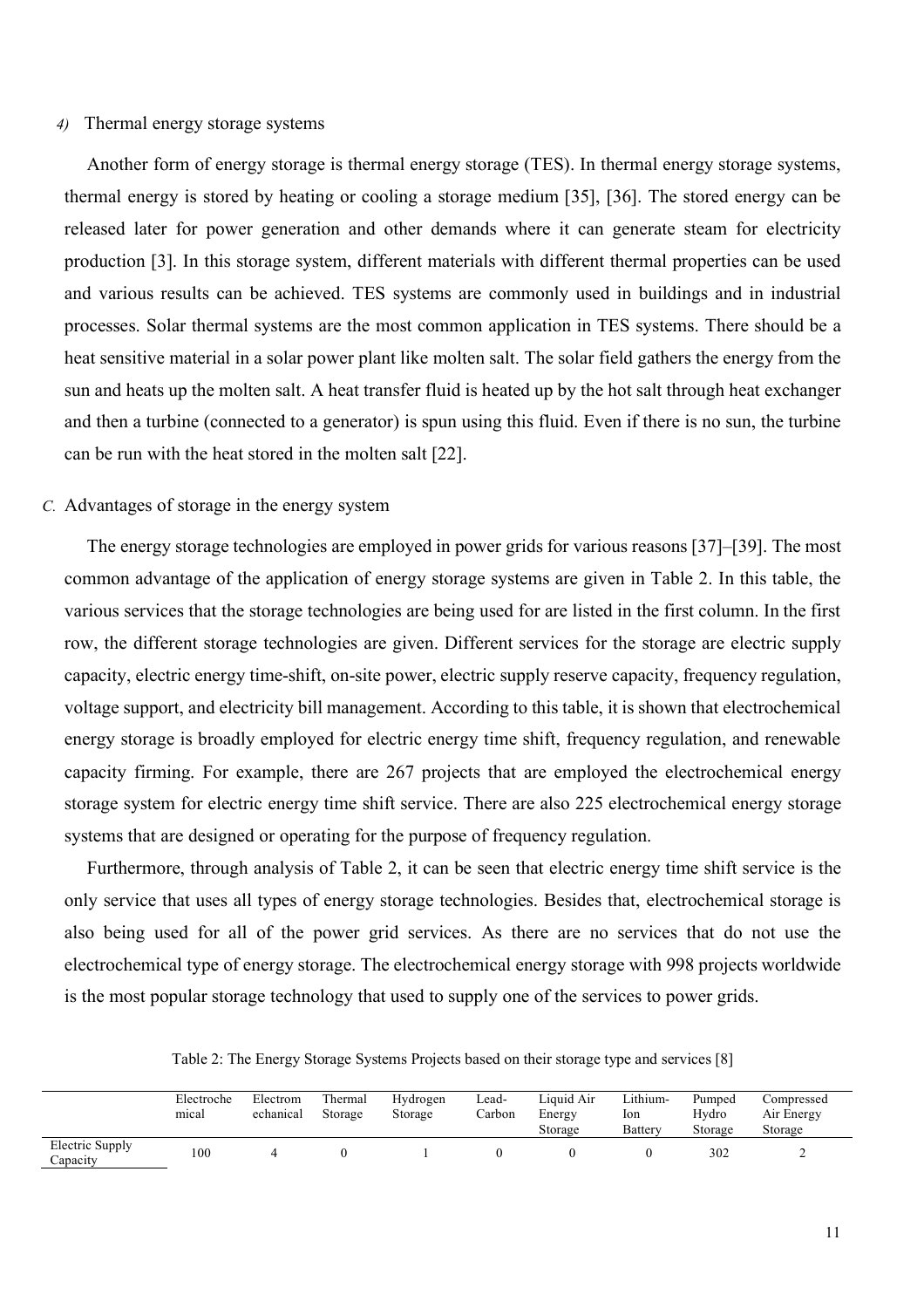| Electric Energy<br>Time Shift                                   | 267 | 16               | 84               | 1              | $\overline{2}$   | $\mathbf{1}$     | $\mathbf{1}$     | 325              | 3              |
|-----------------------------------------------------------------|-----|------------------|------------------|----------------|------------------|------------------|------------------|------------------|----------------|
| On-Site Power                                                   | 121 | 5                | $\mathbf{1}$     | $\mathbf{0}$   | $\boldsymbol{0}$ | $\boldsymbol{0}$ | 27               | $\mathbf{1}$     | $\mathbf{0}$   |
| Electric Supply<br>Reserve Capacity -<br>Spinning               | 63  | 22               | 3                | $\overline{0}$ | $\overline{0}$   | $\boldsymbol{0}$ | $\boldsymbol{0}$ | 83               | $\mathbf{1}$   |
| Frequency<br>Regulation                                         | 225 | 34               | 6                | 3              | $\boldsymbol{0}$ | $\mathbf{1}$     | $\mathbf{1}$     | 66               | $\mathbf{0}$   |
| Voltage Support                                                 | 157 | $1\,8$           | $\mathbf{1}$     | $\overline{0}$ | $\overline{0}$   | $\mathbf{1}$     | $\mathbf{1}$     | 37               | $\mathbf{1}$   |
| Load Following<br>(Tertiary Balancing)                          | 62  | $\overline{4}$   | $\mathbf{0}$     | $\overline{2}$ | $\overline{0}$   | $\mathbf{0}$     | $\mathbf{0}$     | 27               | $\Omega$       |
| <b>Black Start</b>                                              | 51  | $\overline{c}$   | $\mathbf{0}$     | $\theta$       | $\overline{0}$   | $\mathbf{0}$     | $\mathbf{0}$     | 15               | $\theta$       |
| Electric Bill<br>Management with<br>Renewables                  | 105 | $\overline{3}$   | $\overline{c}$   | $\mathbf{1}$   | $\boldsymbol{0}$ | $\boldsymbol{0}$ | $\mathfrak{Z}$   | $\mathbf{1}$     | $\overline{0}$ |
| Stationary<br>Transmission/Distri<br>bution Upgrade<br>Deferral | 44  | $\boldsymbol{0}$ | $\overline{4}$   | $\mathbf{1}$   | $\overline{0}$   | $\boldsymbol{0}$ | $\boldsymbol{0}$ | $\boldsymbol{0}$ | $\mathbf{0}$   |
| Transmission<br>Support                                         | 27  | $\,1$            | $\overline{3}$   | $\overline{0}$ | $\overline{0}$   | $\mathbf{1}$     | $\boldsymbol{0}$ | $\overline{2}$   | $\theta$       |
| Renewables<br>Capacity Firming                                  | 278 | 11               | 55               | 8              | $\mathbf{0}$     | $\mathbf{0}$     | $\mathbf{1}$     | 15               | 3              |
| Renewables Energy<br>Time Shift                                 | 202 | 17               | 62               | 6              | $\mathbf{0}$     | $\boldsymbol{0}$ | 28               | 18               | 3              |
| Grid-connected<br>commercial<br>(reliability and<br>quality)    | 81  | $\overline{4}$   | $\overline{3}$   | $\mathbf{0}$   | $\overline{0}$   | $\overline{0}$   | $\overline{2}$   | $\overline{2}$   | $\mathbf{0}$   |
| Transportation<br>services                                      | 51  | $\mathbf{1}$     | $\boldsymbol{0}$ | $\overline{2}$ | $\boldsymbol{0}$ | $\boldsymbol{0}$ | $\boldsymbol{0}$ | $\boldsymbol{0}$ | $\Omega$       |
| Distribution<br>upgrade due to solar                            | 48  | $\overline{0}$   | $\boldsymbol{0}$ | $\overline{0}$ | $\mathbf{0}$     | $\boldsymbol{0}$ | $\boldsymbol{0}$ | $\boldsymbol{0}$ | $\mathbf{0}$   |
| Ramping                                                         | 54  | 4                | $\mathbf{1}$     | $\mathbf{1}$   | $\overline{0}$   | $\overline{0}$   | $\mathbf{0}$     | 5                | $\theta$       |
| Grid-connected<br>residential<br>(reliability)                  | 47  | $\boldsymbol{0}$ | 3                | $\overline{0}$ | $\overline{0}$   | $\boldsymbol{0}$ | $\mathbf{1}$     | $\overline{0}$   | $\theta$       |
| Microgrid<br>capability                                         | 170 | 9                | $\mathbf{1}$     | $\overline{0}$ | $\mathbf{0}$     | $\boldsymbol{0}$ | 26               | $\boldsymbol{0}$ | $\Omega$       |
| Transmission<br>congestion relief                               | 20  | $\mathbf{1}$     | 3                | $\mathbf{1}$   | $\boldsymbol{0}$ | $\mathbf{1}$     | $\boldsymbol{0}$ | $\overline{3}$   | $\mathbf{0}$   |
| Transmission<br>support                                         | 27  | $\mathbf{1}$     | 3                | $\mathbf{0}$   | $\overline{0}$   | $\mathbf{1}$     | $\mathbf{0}$     | $\overline{2}$   | $\overline{0}$ |



Fig. 6. Number of the ESS projects in the top countries [8]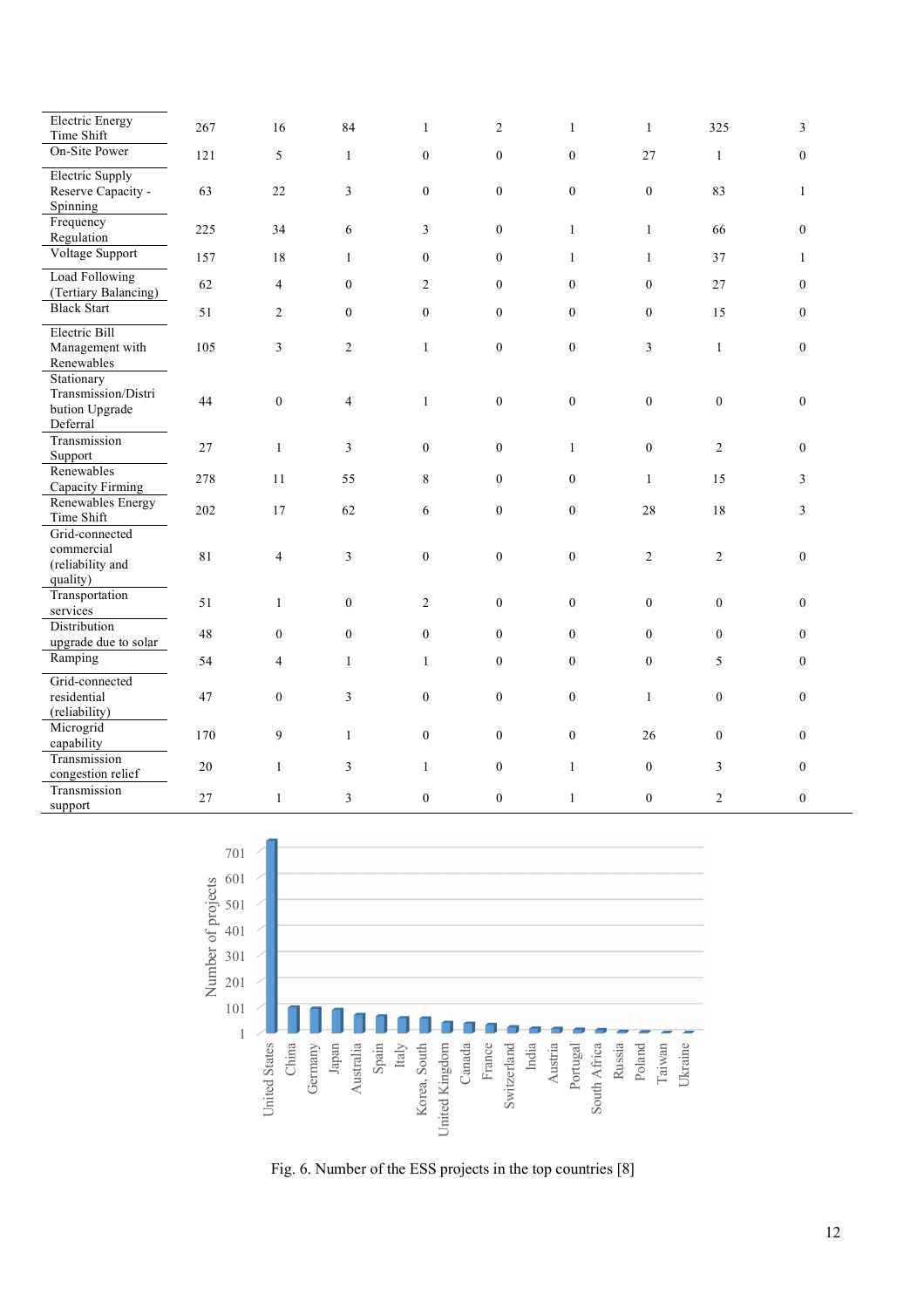According to data published by the US Department of Energy [8], there are 1698 projects that are based on the development of the ESSs until 2020. Thus, the number of the ESS projects in the top countries regarding implementation of this technology is depicted in Fig. 6. As illustrated in this figure, US by working on more than 740 projects is the world's lead country in this regard. China and Germany are in the next places by running 101 and 97 ESS projects, respectively. However, all of the projects are not in the operational phase. In order to present a better view regarding the applied ESS projects around the world, Fig. 7. is representing the current situation of the total ESS applications around the world. This figure indicates that there are 1363 projects out of 1698 which their design and construction is done and they are in the operational mode. This number is equal to almost 80 percent of all of the currently published ESS projects. 180 projects are also in the announcing phase and from this number there are 9 ESS which were announced but they were never built. More details about the current situations of the ESS programs can be followed in Fig. 7.



Fig. 7. The current situation of the total ESS applications around the world [8]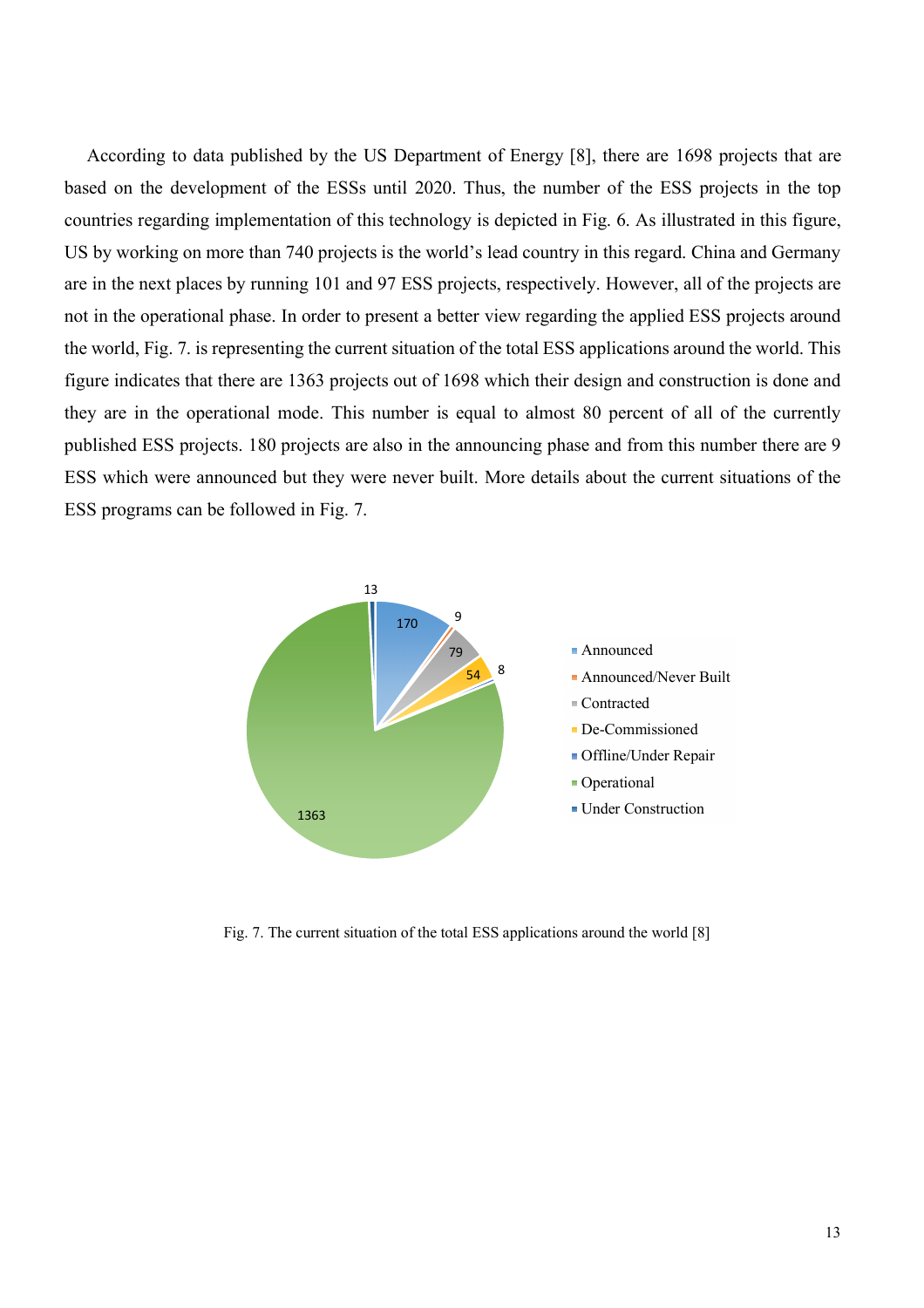#### **IV. Energy storage technologies application in the multi-energy systems**

The significance of energy storage systems in the power grid has been explained and discussed in the previous sections. ESS are expected to become more significant in future energy systems, especially in multi-energy systems [40].

The different forms of energy storage such as electrical and thermal are being combined in in multienergy systems. These multi-energy systems include several energy resources, including diesel engines, gas turbines, or renewable energy resource such as wind turbines, photovoltaics, etc. For optimal operation of multi-energy systems in the presence of various energy resources, the utilization of the energy storage system is one of the most important factors [41]. The energy storage can be installed in the several points of the multi-energy system. It is common to install the storage in the output sector of the energy hub. Energy hub is defined as a place that the integration and management of several energy components such as production, conversion, storage, and consumption of different energy carriers in the multi-energy systems occurs [42]. While installment of the storage in the input side of it is also proposed in some cases. Thus, hydrogen and electrical storage can be installed in both sides of the hub, i.e., input side or output side. However, the thermal storage is usually employed in the output side of the hub. The usual structure of the multi-energy system in the presence of ESS is depicted in Fig. 8. In Fig. 8. (a)., a simple energy-hub is drawn based on the definition which was provided in [43]. According to the concept of energy hub in this study, any structure that correlates the generation and the consumption sides through transmission, conversion and ESS can be defined as an energy hub. In Fig. 8. (b). more comprehensive structure of the multi-energy system is presented where demand can be supplied through electrical, cooling and heating forms of energy.

The impact of storage size and forecasting period in the optimal operation of the multi-energy systems has been studied in [44]. This study proves that there is a reverse relation between the size of the energy storage system and operational cost of the multi-energy system. In other words, larger energy storage will lead to a lower cost in the multi-energy system. However, the impact of the size of the energy storage is lower than the length of the forecasting horizon. Long forecasting horizon for the energy storage can lead to a reduction in the costs of the energy hub. Moreover, Ivalin Petkov *et al.* proved that the application of ESS has the capability to reduce emissions by 90% in multi-energy systems which include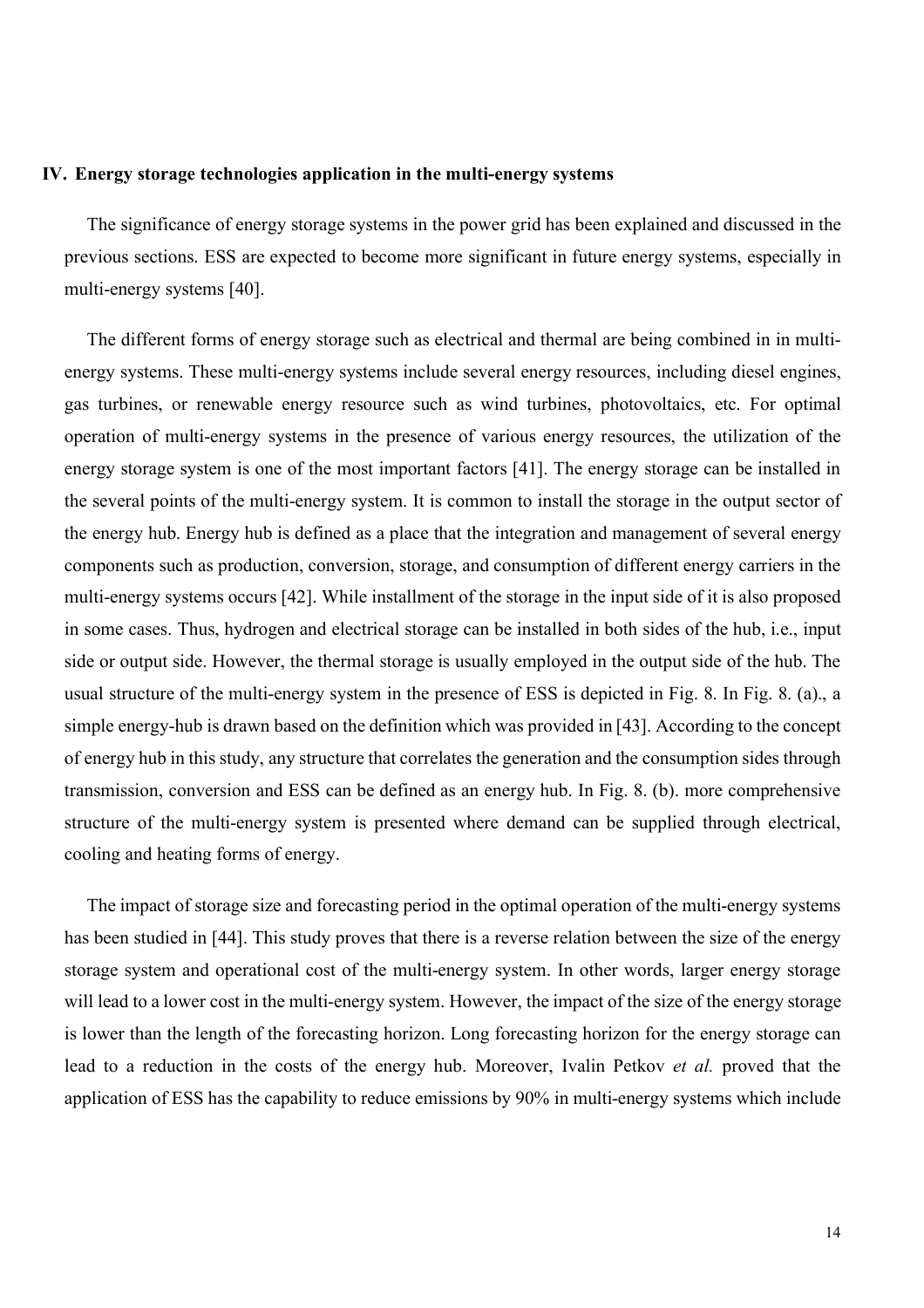renewable energy resources [45]. To better highlight the advantages of ESS in multi-energy systems, several applications of the energy storage systems are summarized in the following part of this section.

With the aim of optimization of the total operation cost of the energy hub and to consider the uncertainty posed from the distribution system including electricity, heating and cooling loads, a power to gas storage with tri-state compressed air energy storage system is proposed in [46]. Authors in [45] implemented a conditional value-at-risk approach for managing the uncertainties originating from wind power generation, electrical and thermal loads in a multi-energy system which utilizes a compressed air energy storage system in order to decrease the fluctuations caused by the renewable energy resources as well as increase the freedom of the multi-energy system's operator. An underground hydrogen storage system is proposed in [47] in order to minimize the CO2 emissions in the context of an integrated energy system by developing a mixed-integer linear program optimization model which focuses on the dynamics of the stored energy during the hydrogen injection and withdraw processes.

The ESS is also a complementary component in the multi-energy systems for the demand response programs [48]. Since the goal of the operator from employment of the demand response programs is to meet the amount of the generation with the required load especially during the peak period. The energy storage technology can also support this goal by providing a percentage of the demand to the consumers when there is a lack in the supplying side and it is not possible for the consumers to participate in the demand response programs. Therefore, the storage can be charged in the multi-energy systems through the acquired demand response during the off-peak period. This aggregated demand response can be discharged in the multi-energy system during the peak period to meet the consumers' demand and reduce the pressure from the generation side. For instance, the authors in [49] presented an optimal model for the operation of energy hub by utilization of renewable energy resources, demand response program and energy storage system. In order to provide more flexibility for the operation of the energy-hub, several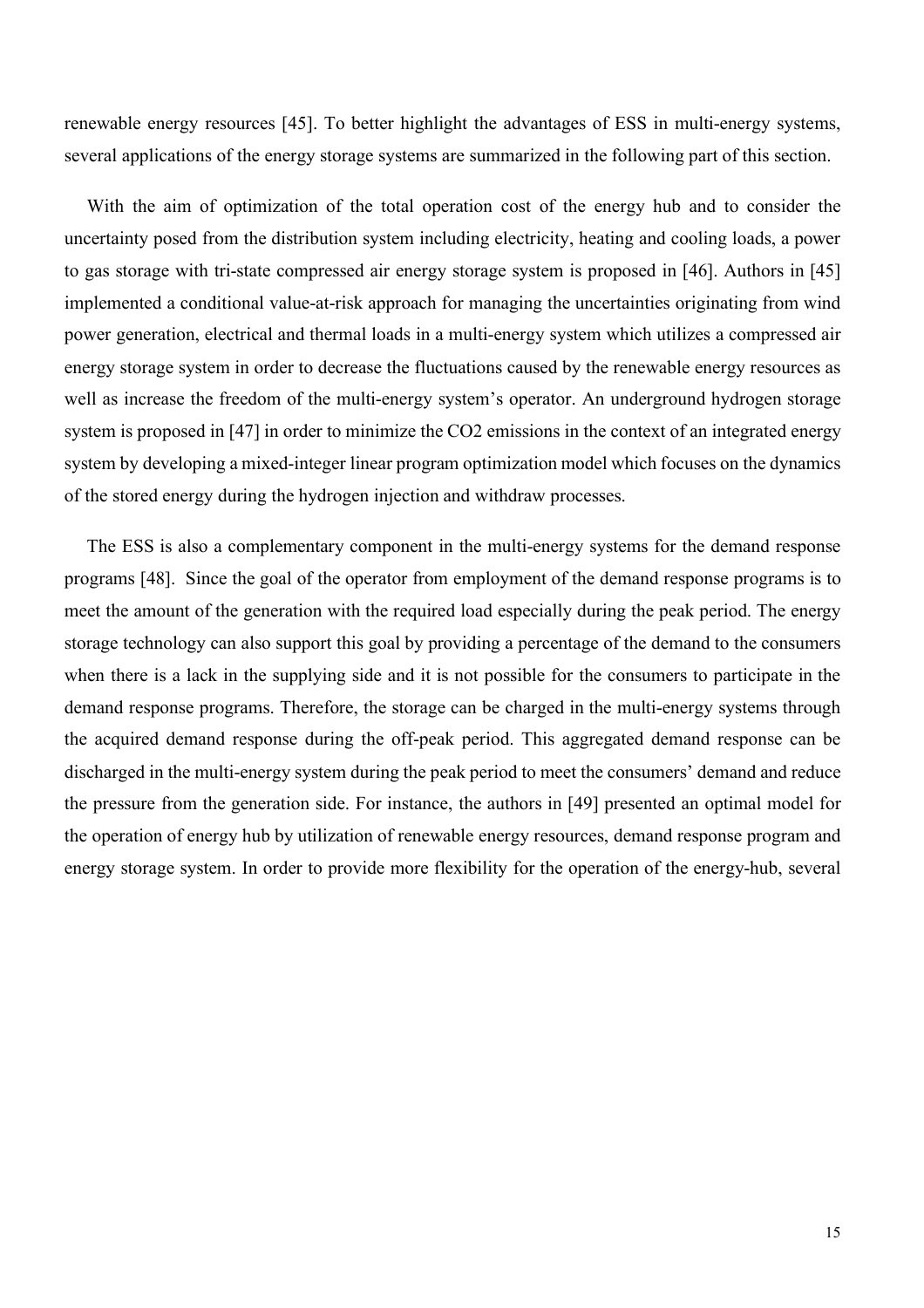demand response programs for the residential sector of the consumers such as shifting program, curtailing program are proposed as a complementary component of the energy storage system in [50].



Fig. 8. Multi-energy structure in presence of ESS [42]

# **V. Conclusion**

Energy storage is a necessary component in the energy system in order to store the generated energy to reuse whenever it is required. There are various regimes that could be defined for the status of the ESS such as the charging regime, storing regime and discharging regime. The energy storage is considered to be one of the most important components in the energy system that can be employed to generate a form of energy or use the stored energy in the moment or place that is required. The application of ESSs can lead to a grid with enhanced stability, increased reliability in the integrated systems that include renewable energy resources and improve efficiency of the energy system and reduce the environmental emissions.

Many storage technologies are being employed in current energy storage systems. The most recent information of the current ESS projects around the world has been presented in this chapter by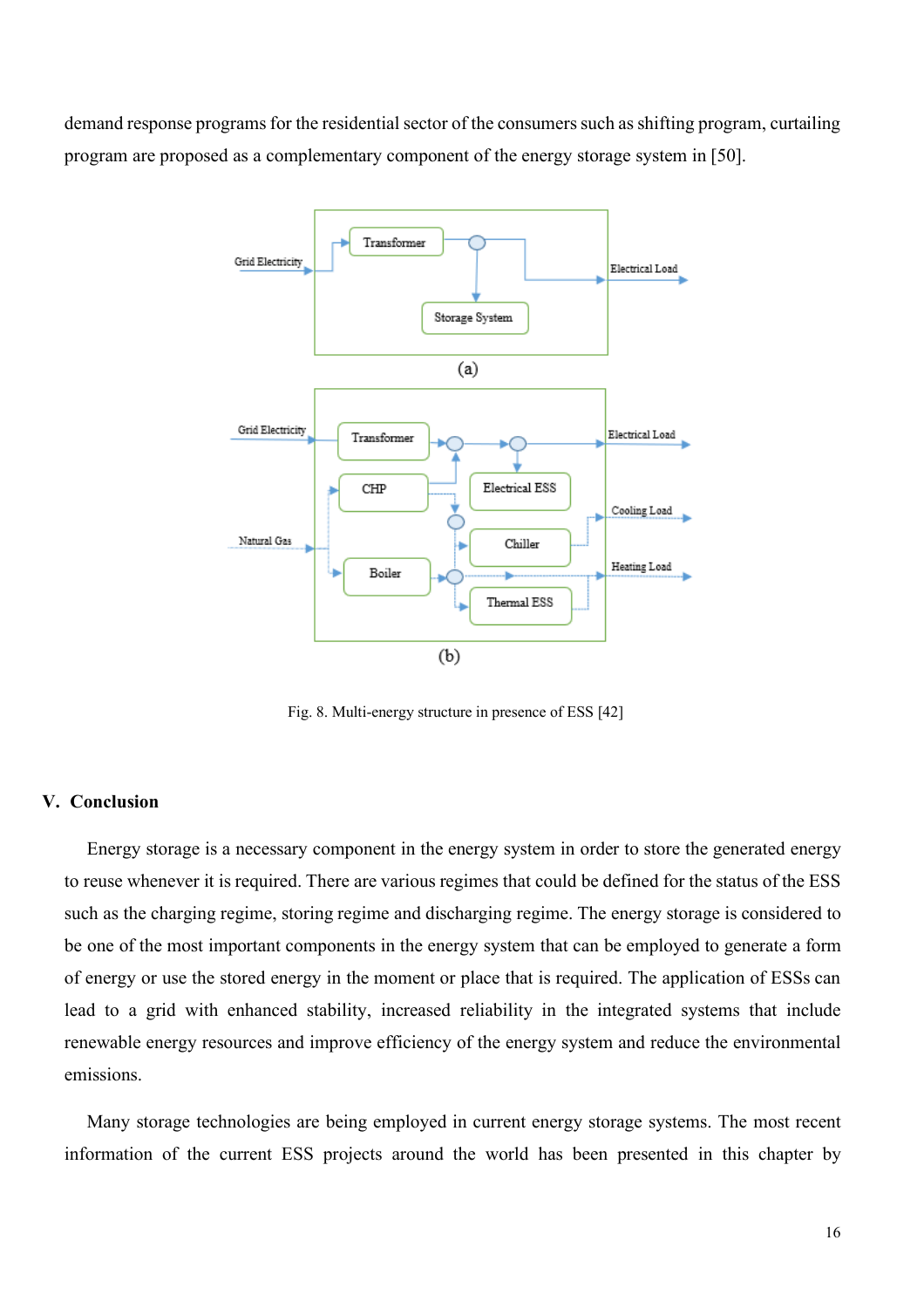emphasizing the leading countries which are developing the ESS projects. The US, China and Germany are the top three countries in the world with the highest number of ESS projects.

The classification of these technologies is dependent on many factors, including the purpose of storing energy. Electrochemical, electromechanical, electromagnetic, and thermal storage are considered as the main four categories for the ESSs technologies and they are presented and explained in detail. The advantages of the energy storage technologies are presented as well. The implementation of ESS in the power system is done to meet different services. The most common services for the application of energy storage systems are discussed in detail in this chapter such as electric supply capacity, electric energy time-shift, on-site power, electric supply reserve capacity, frequency regulation, voltage support, and electricity bill management. Additionally, by integration of the various energy forms and developing the concept of the multi-energy systems, one of the key components of multi-energy systems are ESSs. The main role of the ESSs in multi-energy systems is to compensate for the fluctuations introduced by renewable energy resources. In this chapter, ESS technologies in the context of the multi-energy systems are presented and explained.

Furthermore, in the context of multi-energy system, the storage unit can be installed in both sides of the input or output of the system as hydrogen and electrical storage can be installed in both sides, while, the thermal storage usually is employed in the output side of the system. Moreover, it is shown that the ESS can also be a complementary component for the demand response actions to provide more flexibility for the operation of the energy hub especially during the high consumption periods.

#### **References**

- [1] A. Z. AL Shaqsi, K. Sopian, and A. Al-Hinai, "Review of energy storage services, applications, limitations, and benefits," *Energy Reports*, vol. 6. Elsevier Ltd, pp. 288–306, Dec. 01, 2020, doi: 10.1016/j.egyr.2020.07.028.
- [2] C. A. Murphy, A. Schleifer, and K. Eurek, "A taxonomy of systems that combine utility-scale renewable energy and energy storage technologies," *Renewable and Sustainable Energy Reviews*, vol. 139. Elsevier Ltd, p. 110711, Apr. 01, 2021, doi: 10.1016/j.rser.2021.110711.
- [3] I. Sarbu and C. Sebarchievici, "A comprehensive review of thermal energy storage," *Sustainability*, vol. 10, no. 1, p. 191, 2018.
- [4] C. S. Lai, G. Locatelli, A. Pimm, X. Wu, and L. L. Lai, "A review on long-term electrical power system modeling with energy storage," *Journal of Cleaner Production*, vol. 280. Elsevier Ltd, p. 124298, Jan. 20, 2021, doi: 10.1016/j.jclepro.2020.124298.
- [5] S. B. Sani *et al.*, "Energy storage system policies: Way forward and opportunities for emerging economies," *Journal of Energy Storage*, vol. 32. Elsevier Ltd, p. 101902, Dec. 01, 2020, doi: 10.1016/j.est.2020.101902.
- [6] H. Lund, "Renewable energy strategies for sustainable development," *Energy*, vol. 32, no. 6, pp. 912–919, Jun. 2007, doi: 10.1016/j.energy.2006.10.017.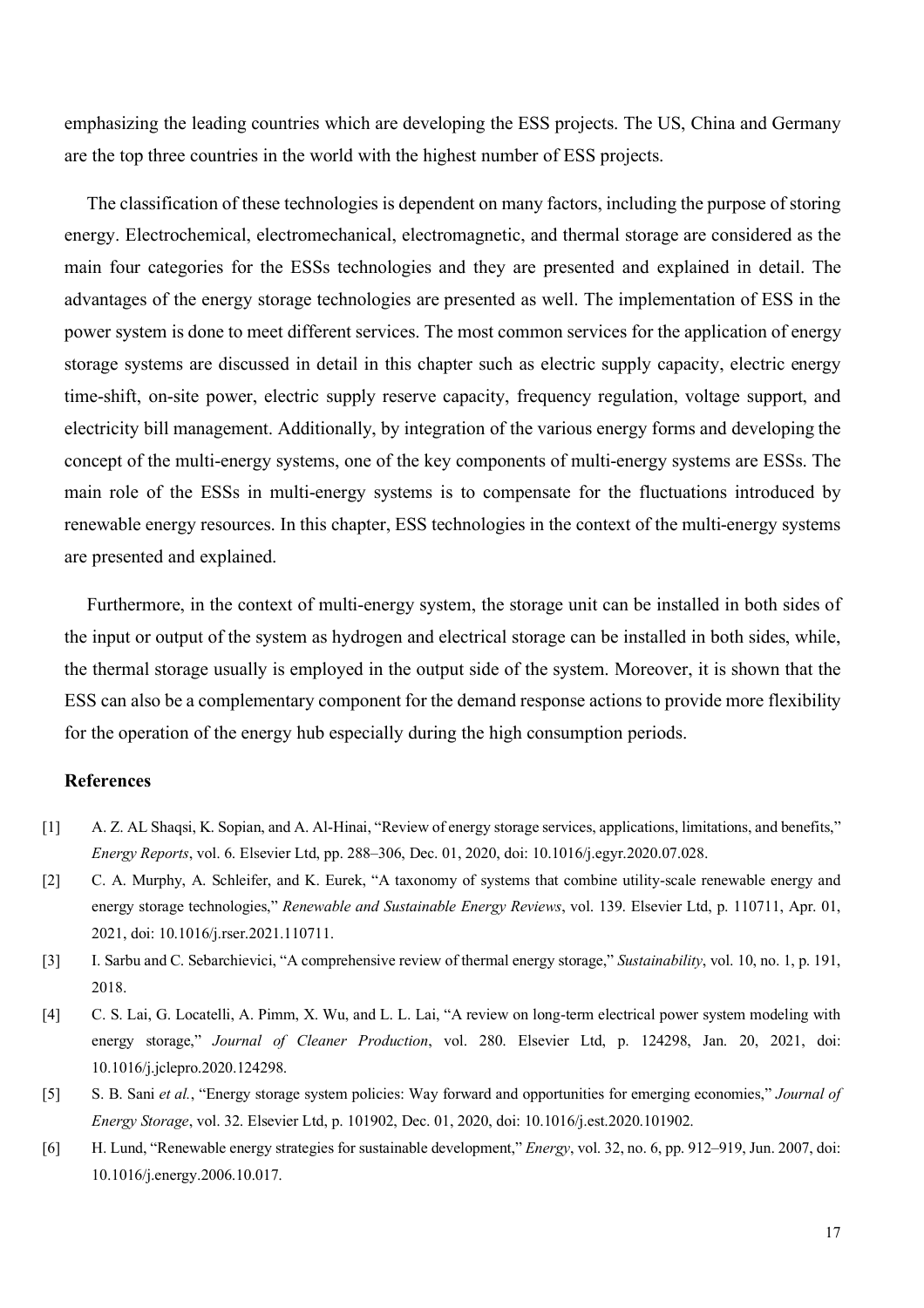- [7] P. A. Østergaard, R. M. Johannsen, and N. Duic, "Sustainable development using renewable energy systems," *Int. J. Sustain. Energy Plan. Manag.*, vol. 29, pp. 1–6, Sep. 2020, doi: 10.5278/ijsepm.4302.
- [8] "Global Energy Storage Database | Energy Storage Systems." [https://www.sandia.gov/ess-ssl/global-energy-storage](https://www.sandia.gov/ess-ssl/global-energy-storage-)database/ (accessed Apr. 05, 2021).
- [9] S. Koohi-Fayegh and M. A. Rosen, "A review of energy storage types, applications and recent developments," *Journal of Energy Storage*, vol. 27. Elsevier Ltd, p. 101047, Feb. 01, 2020, doi: 10.1016/j.est.2019.101047.
- [10] X. Luo, J. Wang, M. Dooner, and J. Clarke, "Overview of current development in electrical energy storage technologies and the application potential in power system operation," *Appl. Energy*, vol. 137, pp. 511–536, Jan. 2015, doi: 10.1016/j.apenergy.2014.09.081.
- [11] S. Ghosh and S. Kamalasadan, "An Energy Function-Based Optimal Control Strategy for Output Stabilization of Integrated DFIG-Flywheel Energy Storage System," *IEEE Trans. Smart Grid*, vol. 8, no. 4, pp. 1922–1931, Jul. 2017, doi: 10.1109/TSG.2015.2510866.
- [12] M. Mahmoud, M. Ramadan, A. G. Olabi, K. Pullen, and S. Naher, "A review of mechanical energy storage systems combined with wind and solar applications," *Energy Conversion and Management*, vol. 210. Elsevier Ltd, p. 112670, Apr. 15, 2020, doi: 10.1016/j.enconman.2020.112670.
- [13] E. Barbour, I. A. G. Wilson, J. Radcliffe, Y. Ding, and Y. Li, "A review of pumped hydro energy storage development in significant international electricity markets," *Renewable and Sustainable Energy Reviews*, vol. 61. Elsevier Ltd, pp. 421– 432, Aug. 01, 2016, doi: 10.1016/j.rser.2016.04.019.
- [14] G. Zubi, R. Dufo-López, M. Carvalho, and G. Pasaoglu, "The lithium-ion battery: State of the art and future perspectives," *Renewable and Sustainable Energy Reviews*, vol. 89. Elsevier Ltd, pp. 292–308, Jun. 01, 2018, doi: 10.1016/j.rser.2018.03.002.
- [15] M. Antonelli, S. Barsali, U. Desideri, R. Giglioli, F. Paganucci, and G. Pasini, "Liquid air energy storage: Potential and challenges of hybrid power plants," *Appl. Energy*, vol. 194, pp. 522–529, May 2017, doi: 10.1016/j.apenergy.2016.11.091.
- [16] W. L. Zhang *et al.*, "Lead-carbon electrode designed for renewable energy storage with superior performance in partial state of charge operation," *J. Power Sources*, vol. 342, pp. 183–191, Feb. 2017, doi: 10.1016/j.jpowsour.2016.12.061.
- [17] F. Zhang, P. Zhao, M. Niu, and J. Maddy, "The survey of key technologies in hydrogen energy storage," *International Journal of Hydrogen Energy*, vol. 41, no. 33. Elsevier Ltd, pp. 14535–14552, Sep. 07, 2016, doi: 10.1016/j.ijhydene.2016.05.293.
- [18] W. Yan, X. Wang, W. Gao, and V. Gevorgian, "Electro-mechanical modeling of wind turbine and energy storage systems with enhanced inertial response," *J. Mod. Power Syst. Clean Energy*, vol. 8, no. 5, pp. 820–830, Sep. 2020, doi: 10.35833/MPCE.2020.000272.
- [19] J. B. Goodenough, "Electrochemical energy storage in a sustainable modern society," *Energy and Environmental Science*, vol. 7, no. 1. Royal Society of Chemistry, pp. 14–18, Dec. 11, 2014, doi: 10.1039/c3ee42613k.
- [20] M. M. Rahman, A. O. Oni, E. Gemechu, and A. Kumar, "Assessment of energy storage technologies: A review," *Energy Conversion and Management*, vol. 223. Elsevier Ltd, p. 113295, Nov. 01, 2020, doi: 10.1016/j.enconman.2020.113295.
- [21] H. Fathabadi, "Combining a proton exchange membrane fuel cell (PEMFC) stack with a Li-ion battery to supply the power needs of a hybrid electric vehicle," *Renew. Energy*, vol. 130, pp. 714–724, Jan. 2019, doi: 10.1016/j.renene.2018.06.104.
- [22] P. T. Moseley and J. Garche, *Electrochemical energy storage for renewable sources and grid balancing*. Newnes, 2014.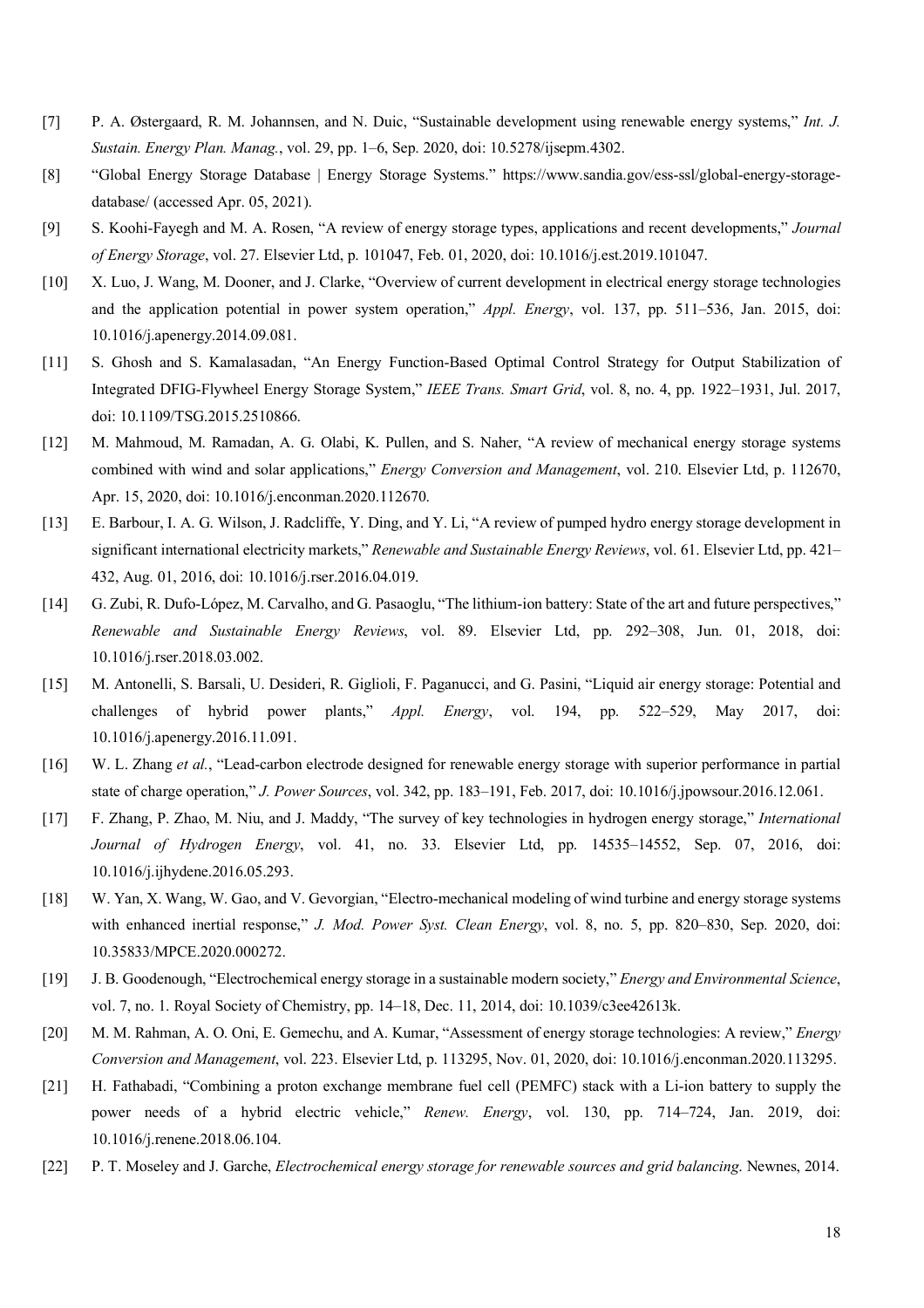- [23] S. Rehman, L. M. Al-Hadhrami, and M. M. Alam, "Pumped hydro energy storage system: A technological review," *Renewable and Sustainable Energy Reviews*, vol. 44. Elsevier Ltd, pp. 586–598, Apr. 01, 2015, doi: 10.1016/j.rser.2014.12.040.
- [24] M. Budt, D. Wolf, R. Span, and J. Yan, "A review on compressed air energy storage: Basic principles, past milestones and recent developments," *Applied Energy*, vol. 170. Elsevier Ltd, pp. 250–268, May 15, 2016, doi: 10.1016/j.apenergy.2016.02.108.
- [25] M. Dooner and J. Wang, "Compressed-air energy storage," in *Future Energy: Improved, Sustainable and Clean Options for Our Planet*, Elsevier, 2020, pp. 279–312.
- [26] S. Koohi-Kamali, V. V. Tyagi, N. A. Rahim, N. L. Panwar, and H. Mokhlis, "Emergence of energy storage technologies as the solution for reliable operation of smart power systems: A review," *Renew. Sustain. Energy Rev.*, vol. 25, pp. 135– 165, Sep. 2013, doi: 10.1016/J.RSER.2013.03.056.
- [27] A. G. Olabi, T. Wilberforce, M. A. Abdelkareem, and M. Ramadan, "Critical Review of Flywheel Energy Storage System," *Energies*, vol. 14, no. 8, p. 2159, 2021.
- [28] A. A. K. Arani, H. Karami, G. B. Gharehpetian, and M. S. A. Hejazi, "Review of Flywheel Energy Storage Systems structures and applications in power systems and microgrids," *Renewable and Sustainable Energy Reviews*, vol. 69. Elsevier Ltd, pp. 9–18, Mar. 01, 2017, doi: 10.1016/j.rser.2016.11.166.
- [29] I. Dincer, *Comprehensive energy systems*. Elsevier, 2018.
- [30] P. J. Hall and E. J. Bain, "Energy-storage technologies and electricity generation," *Energy Policy*, vol. 36, no. 12, pp. 4352–4355, Dec. 2008, doi: 10.1016/j.enpol.2008.09.037.
- [31] M. Semadeni, "Storage of Energy, Overview," *Encycl. Energy*, pp. 719–738, Jan. 2004, doi: 10.1016/B0-12-176480- X/00104-2.
- [32] P. Breeze, *Power system energy storage technologies*. Academic Press, 2018.
- [33] K. Agbossou, M. Kolhe, J. Hamelin, and T. K. Bose, "Performance of a stand-alone renewable energy system based on energy storage as hydrogen," *IEEE Trans. Energy Convers.*, vol. 19, no. 3, pp. 633–640, Sep. 2004, doi: 10.1109/TEC.2004.827719.
- [34] H. A. Behabtu *et al.*, "A Review of Energy Storage Technologies' Application Potentials in Renewable Energy Sources Grid Integration," *Sustain. 2020, Vol. 12, Page 10511*, vol. 12, no. 24, p. 10511, Dec. 2020, doi: 10.3390/SU122410511.
- [35] D. Aydin, S. P. Casey, and S. Riffat, "The latest advancements on thermochemical heat storage systems," *Renewable and Sustainable Energy Reviews*, vol. 41. Elsevier Ltd, pp. 356–367, Jan. 01, 2015, doi: 10.1016/j.rser.2014.08.054.
- [36] X. Song, T. Zhu, L. Liu, and Z. Cao, "Study on optimal ice storage capacity of ice thermal storage system and its influence factors," *Energy Convers. Manag.*, vol. 164, pp. 288–300, May 2018, doi: 10.1016/j.enconman.2018.03.007.
- [37] D. Zhang, J. Li, and D. Hui, "Coordinated control for voltage regulation of distribution network voltage regulation by distributed energy storage systems," *Prot. Control Mod. Power Syst.*, vol. 3, no. 1, pp. 1–8, Dec. 2018, doi: 10.1186/s41601-018-0077-1.
- [38] D. I. Stroe, V. Knap, M. Swierczynski, A. I. Stroe, and R. Teodorescu, "Operation of a grid-connected lithium-ion battery energy storage system for primary frequency regulation: A battery lifetime perspective," *IEEE Trans. Ind. Appl.*, vol. 53, no. 1, pp. 430–438, Jan. 2017, doi: 10.1109/TIA.2016.2616319.
- [39] D. Parra, M. Gillott, S. A. Norman, and G. S. Walker, "Optimum community energy storage system for PV energy timeshift," *Appl. Energy*, vol. 137, pp. 576–587, Jan. 2015, doi: 10.1016/j.apenergy.2014.08.060.
- [40] P. Gabrielli, F. Fürer, G. Mavromatidis, and M. Mazzotti, "Robust and optimal design of multi-energy systems with